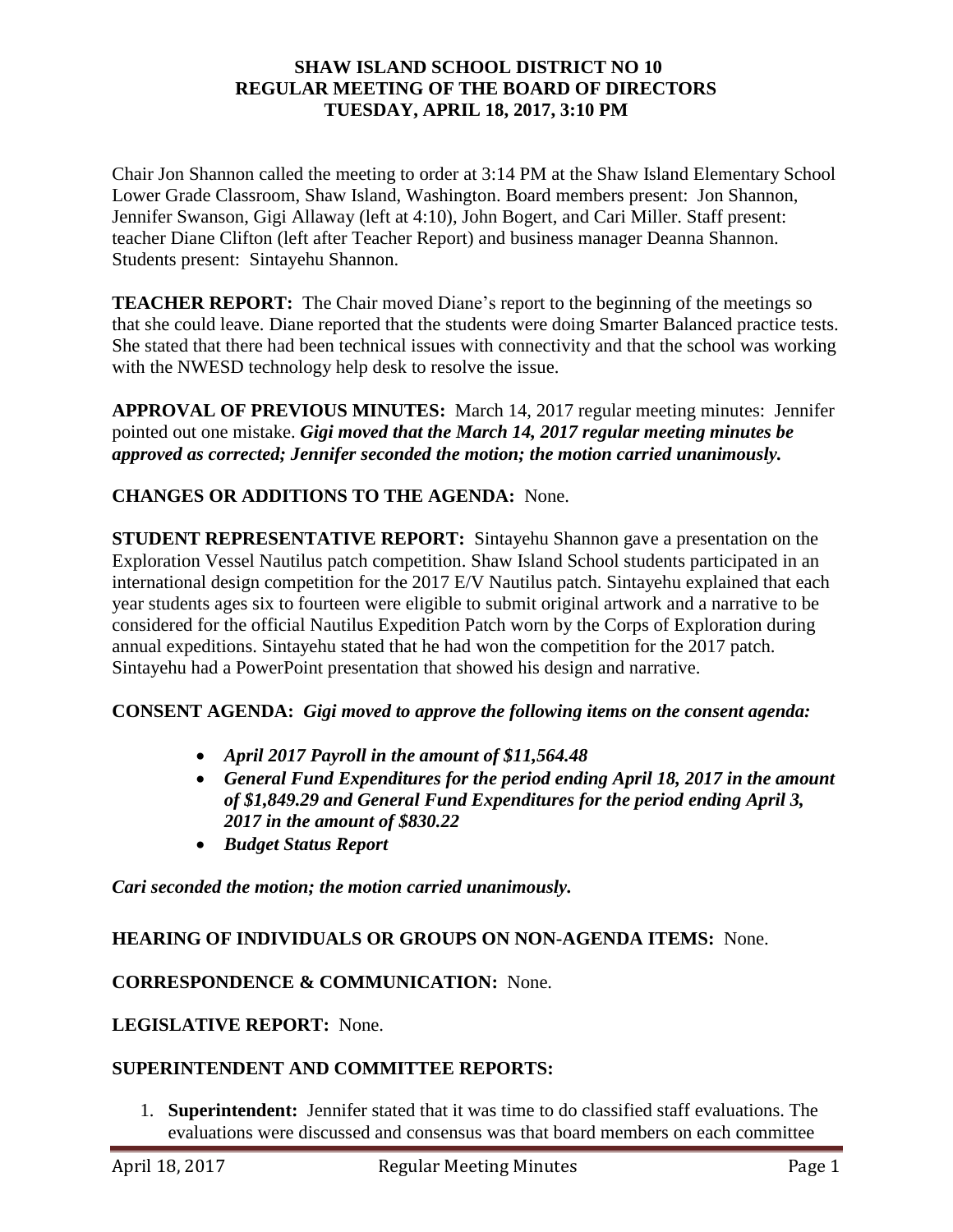evaluate staff members associated with that committee. Jon Shannon requested that Diane participate in all evaluations since she was the staff member having contact with all classified staff and that Deanna participate in the custodial evaluation. Evaluation forms were distributed and evaluations should be completed by the May board meeting.

*2.* **Physical Plant:** Jon Shannon reported that he had met with Rob Penney, Senior Energy Engineer for the WSU Energy Program. He explained that WSU had been contracted by OSPI to update the data base for the conditions of school facilities so that OSPI had accurate information when assessing funding for facilities.

The Chair moved **2. Discussion of June and July board meetings and budget hearing** from **XIV. General** so that Gigi could participate in the discussion before leaving early at 4:10. The June and July regular meetings and the 2017-18 budget hearing were discussed focusing on quorums, the ability to submit claims to the county according to the auditor's schedule, and meeting the deadline for submission of the 2017-18 budget. The consensus for meeting schedules was as follows:

Claims would be prepared for submission by June  $11<sup>th</sup>$  and signed by the auditing officer for submission to the SJC Auditor the week of the  $12^{th}$ ; the June  $13^{th}$ regular board meeting would be changed to Thursday, June  $22<sup>nd</sup>$ ; the July  $11<sup>th</sup>$ regular board meeting would remain on the  $11<sup>th</sup>$ ; the 2017-18 budget hearing would be held on July  $25<sup>th</sup>$  at 9:00 AM.

Gigi left the meeting, and the Chair resumed agenda order.

- **3. Instructional Support:** Jennifer reported that the committee was working on the process of vetting and hiring visiting artists. The process was discussed.
- **4. Administration:** Deanna reported that she had renewed the District's contract for the MRSC small works roster service. Upgrading the furniture in the business office was discussed; Jon Shannon requested the admin committee come to the board with a cost proposal.

# **PROGRAM, CURRICULUM, AND ASSESSMENT:**

- **1. Approval of end of year geology field trip to Oregon:** Jennifer reported that the field trip committee had decided to go to the John Day area only and had eliminated the additional trip to the Camp Sherman area due to the amount of driving. Additionally, Joseph Jones, Canoe Island French Camp Executive Director, would be joining the field trip. Joseph was invited due to his extensive knowledge of the area and expertise in geology. The cost and funding of the field trip was discussed. *Jon Shannon moved that the geology field trip to the John Day area in Oregon be approved for up to \$6,000 with \$1,000 from the student fund and a request for \$1,000 in matching funds from the Shaw School Foundation; Gigi seconded the motion; the motion carried unanimously.*
- **2. Discussion of 2017-18 school year field trip:** Jennifer stated that as there would be one 8<sup>th</sup> grader the following year, discussion of a field trip to Washington DC for the fifth through eighth graders had come up. Consensus from the board was to move forward with the trip, gathering more cost, fundraising, and logistical information.

# **PERSONNEL:**

**1. Approval of 2017-18 certificate teaching contract:** A certificated teaching contract for Diane Clifton for the 2017-18 school year was reviewed. *Jennifer moved that the*